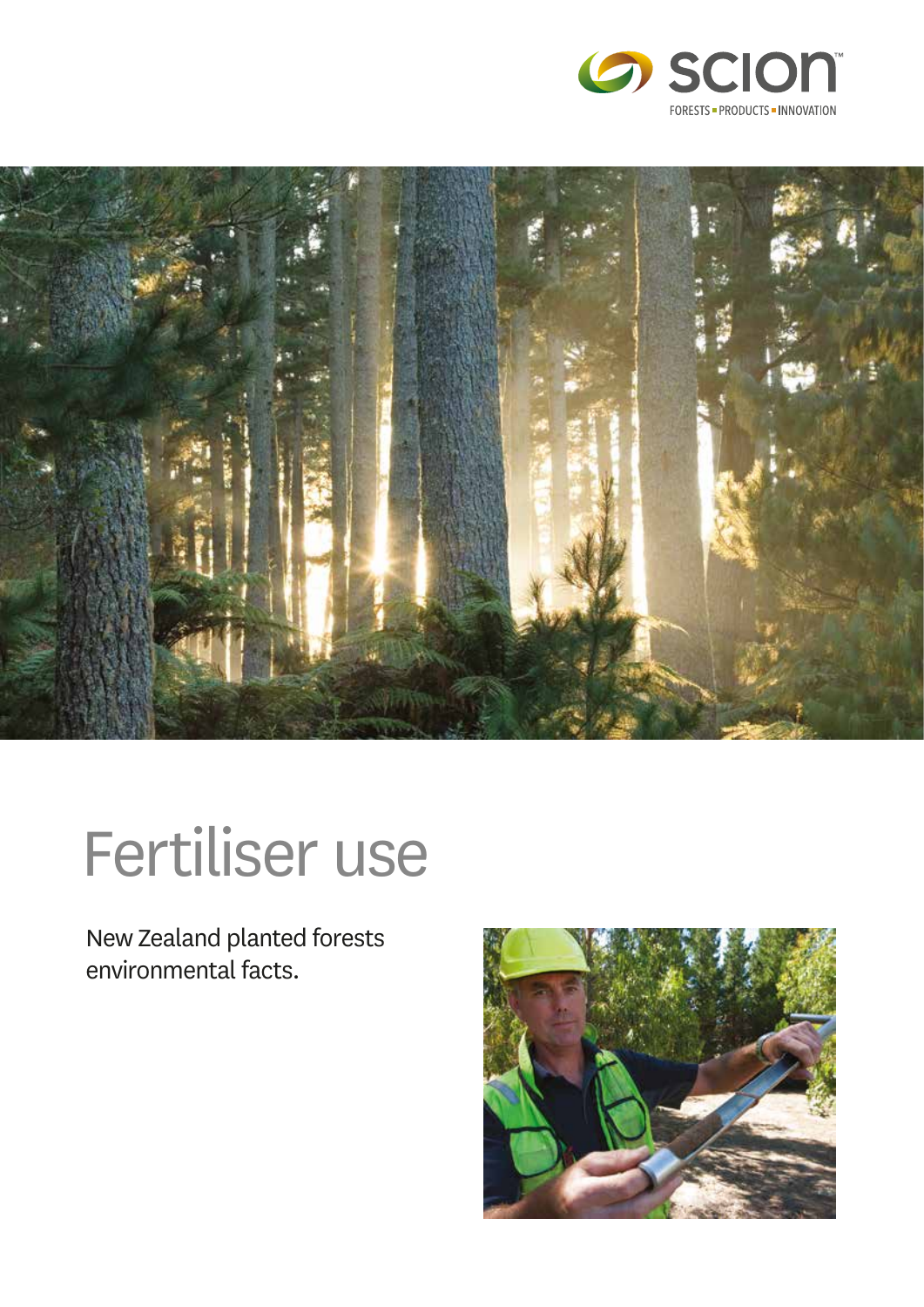Fertiliser has been used in New Zealand planted forests since the mid-1950s.

Fertiliser use in forestry is very low. In some areas, forests receive no fertiliser. Where it is used, fertiliser is generally only applied a few times during a 25 to 30 year rotation.

Fertiliser use may increase in the future to boost productivity and/or maintain soil nutrient sustainability over successive rotations. The decision to add fertiliser will depend on factors including harvest methods and site fertility.

Good management decreases the likelihood of leaching and losses through volatile nitrogencontaining gases while ensuring the added nutrients are available to growing forests.

### Fertiliser use in New Zealand

Fertilisers are used across New Zealand under many land management systems. They may be used to correct nutrient deficiencies, to maintain soil fertility and/or to boost productivity.

Fertiliser use in New Zealand forestry is very low. In many areas, forests receive no fertiliser. The average application rate of all fertiliser used across all planted forests in 2017 (including those with no applications) was 8 kg ha<sup>-1</sup>, although actual application rates would be higher (common rates are 200 kg nitrogen (N) ha<sup>-1</sup> and 75 kg phosphorus (P) ha<sup>-1</sup>). In contrast, an average of 580 kg ha<sup>-1</sup> was applied to dairy pastures in 2017, and 700 kg ha<sup>-1</sup> was applied to land growing grain and vegetables.



Figure 1: *Land area and fertiliser applied by land area for the major land uses in New Zealand in 2017 (Agricultural Production Census of 2017; https://www.stats.govt.nz).*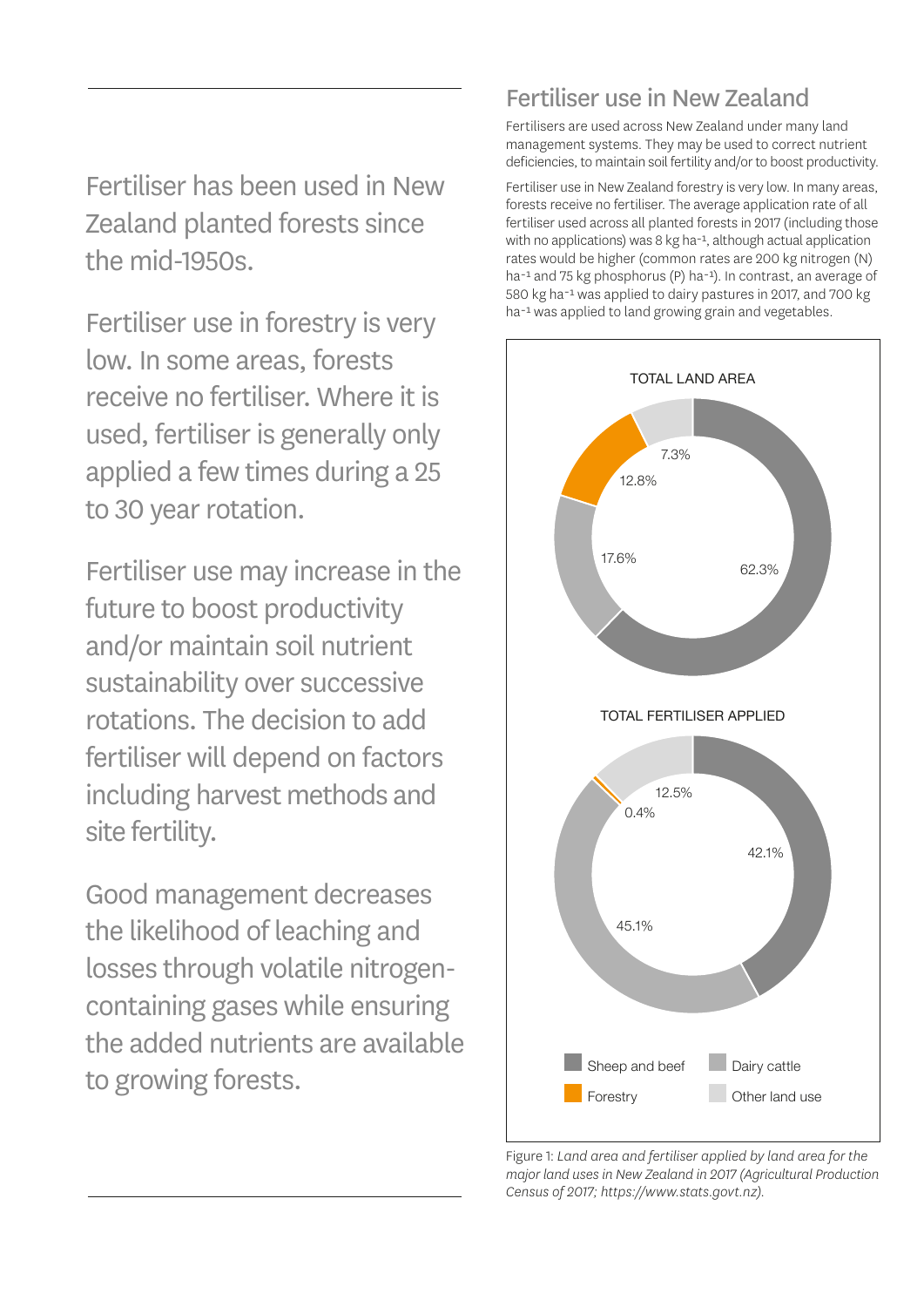Fertiliser has been used in New Zealand planted forests since the mid-1950s. However, the total fertiliser used has not increased substantially over time, while planted forest area has almost tripled since 1975.

Figure 2 shows snapshots of several years, with an indicative application rate comparing the entire forest estate with the total amount of *Pinus radiata* fertiliser additions in that year.



Figure 2: *Total New Zealand planted forest area compared to the amount of nitrogen and phosphorus added to* Pinus radiata *planted forests.* 

The major difference between forestry and most other land uses is the frequency of fertiliser addition. Fertiliser is generally applied only once, and at most, a few times over a rotation (25-30 years).

#### Why add fertiliser to planted forests?

Fertiliser in New Zealand forestry is predominantly applied to manage nutrient deficiencies, generally in conjunction with foliar and/or soil analysis. Although typically less common, fertiliser can also be used to help to increase the productivity of planted forests.

Some areas of New Zealand planted forests are currently entering their third and even fourth rotation. As the number of rotations increases in the future, fertiliser may be used more to replace nutrients removed through harvest and to maintain soil nutrient sustainability. The nutrient removal that may occur through stem-only harvest (including bark) is shown in Table 1.

Table 1: *Nutrient removal through stem-only harvest (including bark) from a range of New Zealand forests (Payn & Clinton (2005)).*

| <b>Nutrient</b> | Amount removed through<br>harvest (kg ha-1) |
|-----------------|---------------------------------------------|
| Nitrogen (N)    | 128-337                                     |
| Phosphorus (P)  | $22 - 69$                                   |
| Potassium (K)   | 168-439                                     |
| Calcium (Ca)    | 30-363                                      |
| Magnesium (Mg)  | 59-494                                      |

The impact of nutrient removal will depend both on the harvest method applied (i.e. de-barking on site would reduce the values shown in Table 1) and the fertility of the site. Nutrient export is only likely to become critical for sites where soils are inherently low in nutrients (Figure 3) and/or in areas where harvesting has significantly disturbed/removed the forest floor organic layer, which can otherwise be a source of nutrients for successive rotations.



Figure 3: *The relative amount of nitrogen present in different forest components, from* P. radiata *stands on lower-fertility sandy soils and higher-fertility loamy soils. Note: (1) soil stocks shown are only for the top 20 cm of soil; (2) only a small fraction of the nutrient pools shown would be plant-available (Garrett et al. 2015).*